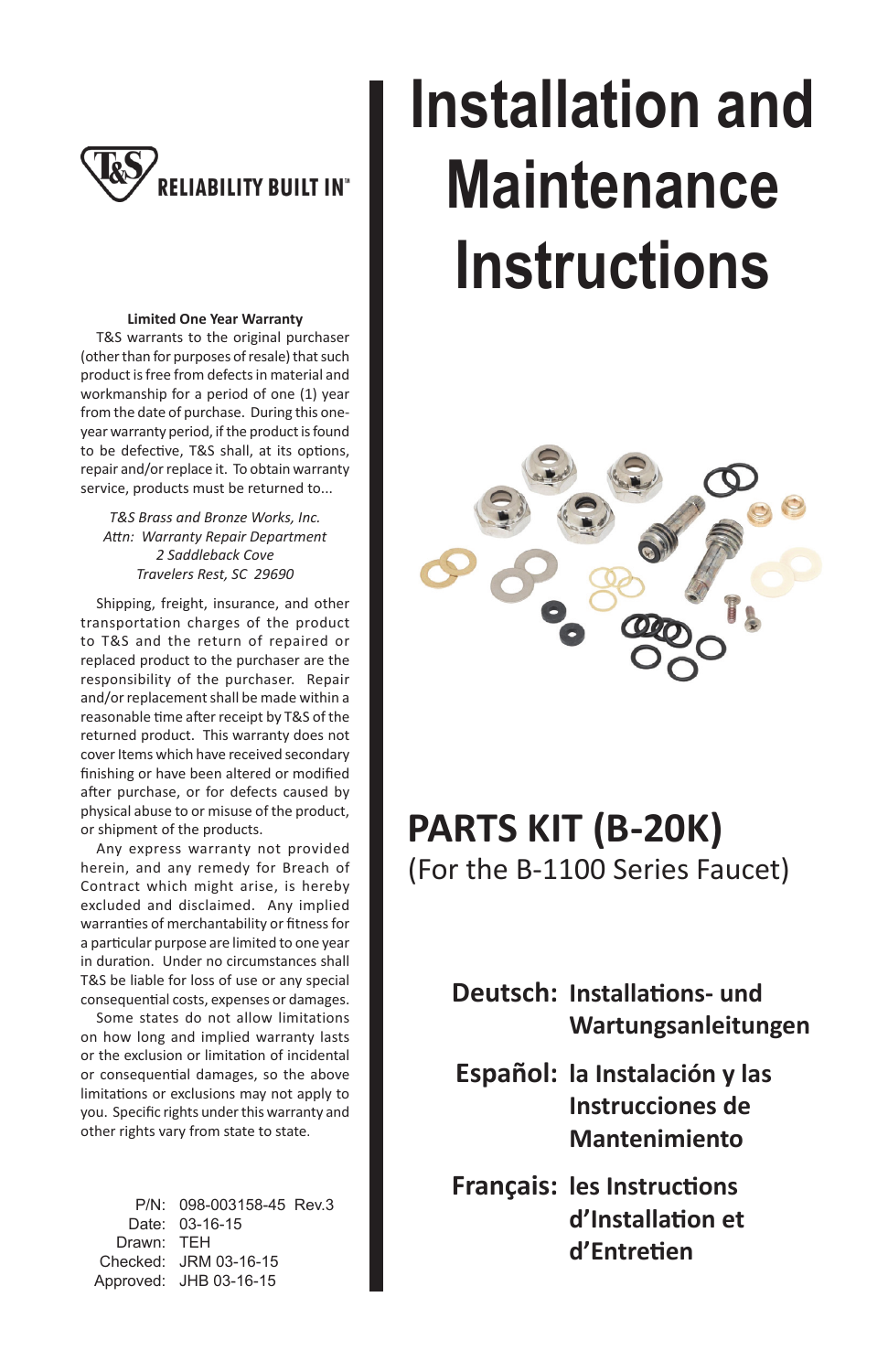## **Exploded View**

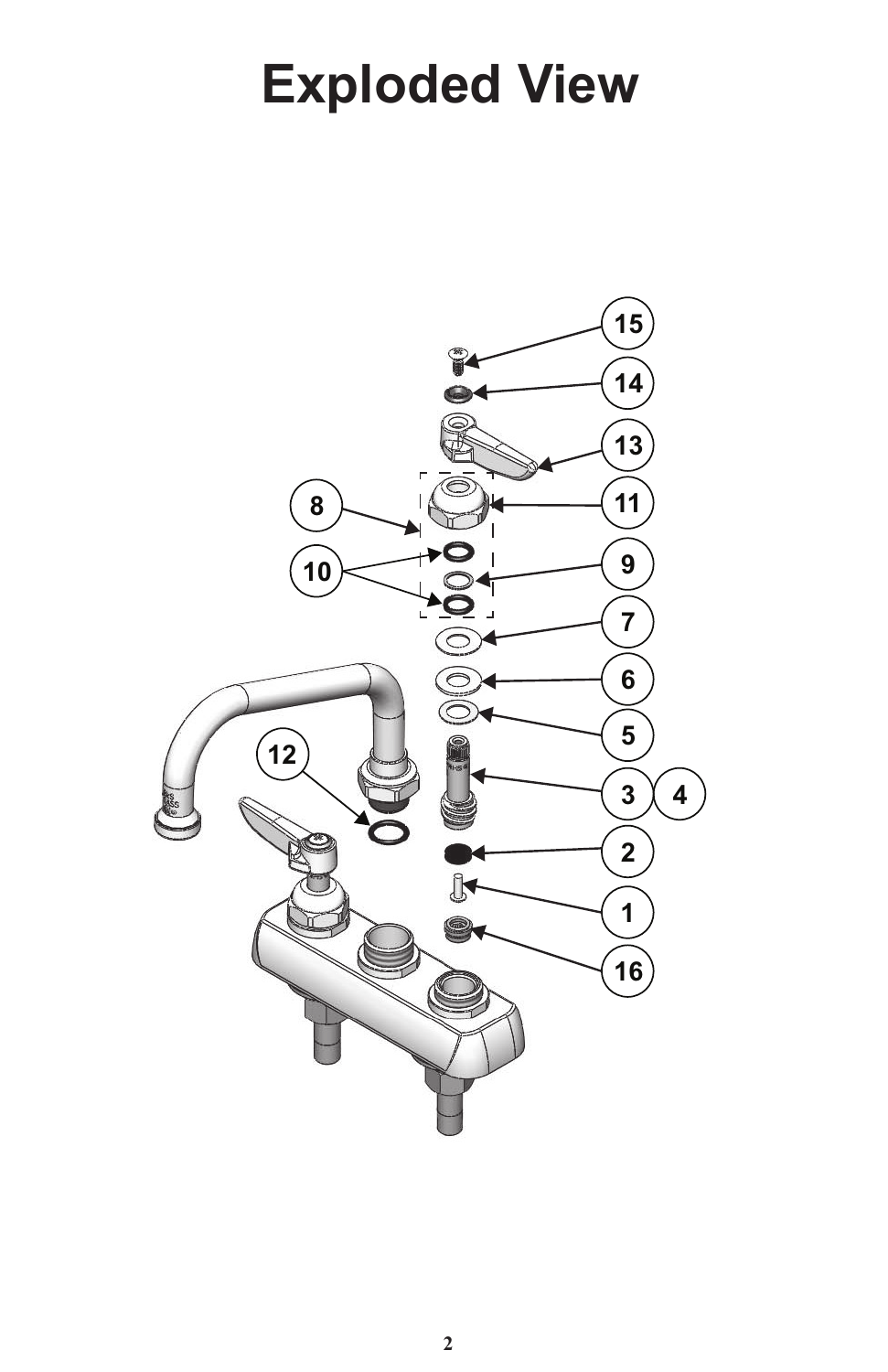### **Part Number Guide**

### *Base Faucet Assembly*

| $\mathbf{1}$ | Screw, Seat Washer              | 000933-45 |
|--------------|---------------------------------|-----------|
| 2            | Washer, Seat                    | 001092-45 |
| 3            | Spindle, RH                     | 000800-25 |
| 4            | Spindle, LH                     | 000801-25 |
| 5            | Washer, Brass                   | 000986-45 |
| 6            | Washer, Rubber                  | 001047-45 |
| 7            | Washer, Bonnet, Stainless Steel | 002726-45 |
| 8            | Asm, Bonnet                     | 010196-25 |
| 9            | Washer, Bonnet                  | 009752-45 |
| 10           | O-Ring, Diverter Stem           | 001075-45 |
| 11           | <b>Bonnet</b>                   | 009749-25 |
| 12           | O-Ring, Nozzle Swivel Piece     | 001074-45 |
| 16           | Seat. Removeable                | 000763-20 |

#### *Parts Not Included in Kit*

|    | 13 Handle, Lever          | 001638-45 |
|----|---------------------------|-----------|
| 14 | Button, Index Hot (Red)   | 001661-45 |
|    | Button, Index Cold (Blue) | 001660-45 |
|    | 15 Screw, Handle          | 000922-45 |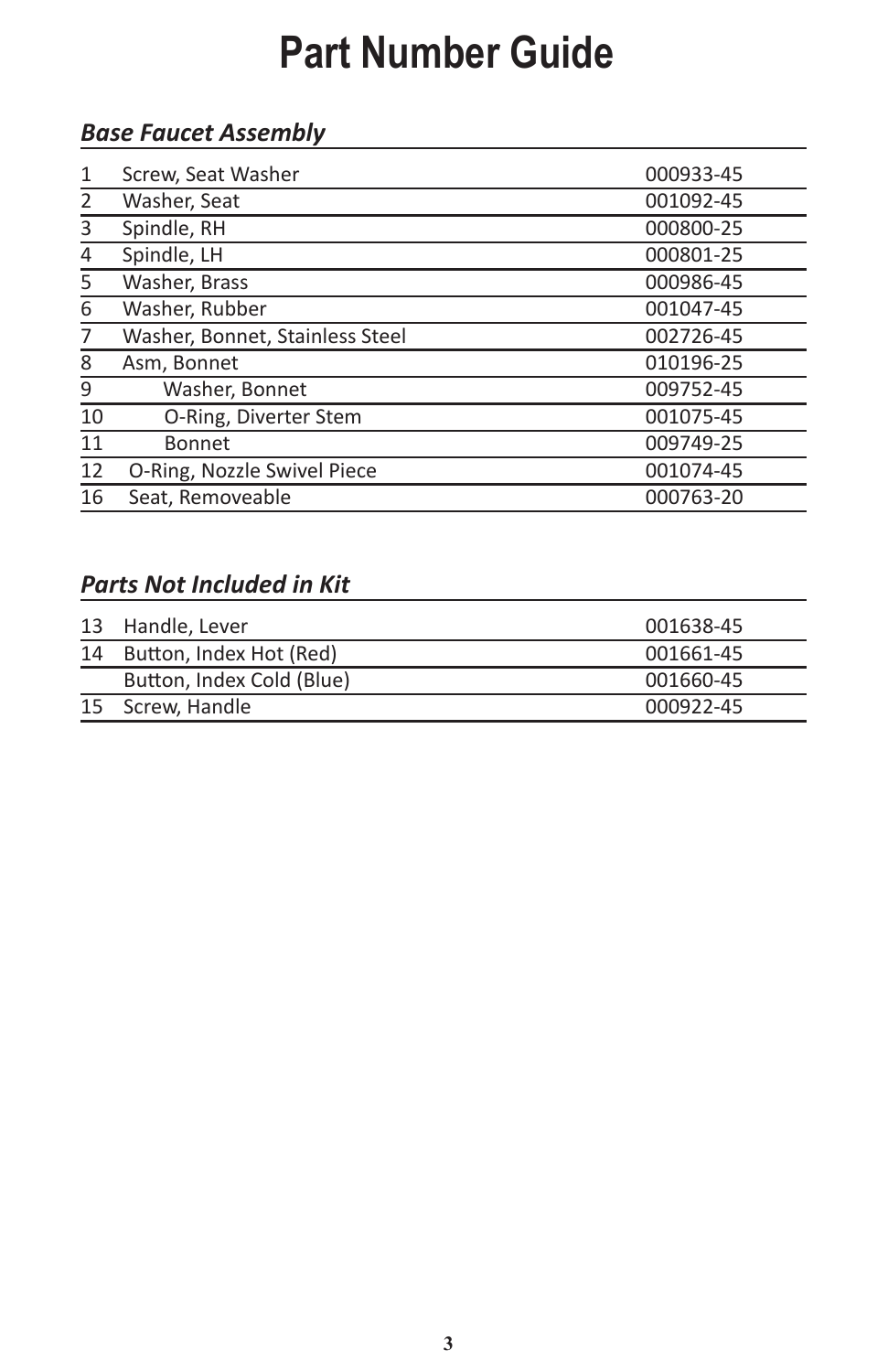

3. Using no.**13** as a wrench, unscrew and remove no.**3** from faucet body.

4. Use 1/4" Hex to remove no.**16** seat if worn. Apply LocTite 222 to new seat threads and screw into body.

5. Replace worn parts with new parts from **B-20K** parts kit.

6. Reassemble parts in reverse order, making sure all new repair parts are in place.

*Note 1: This procedure is the same for both hot and cold side replacement.*

*Note 2: To replace no.***12** see nozzle repair kit instructions (098-011648-*45).*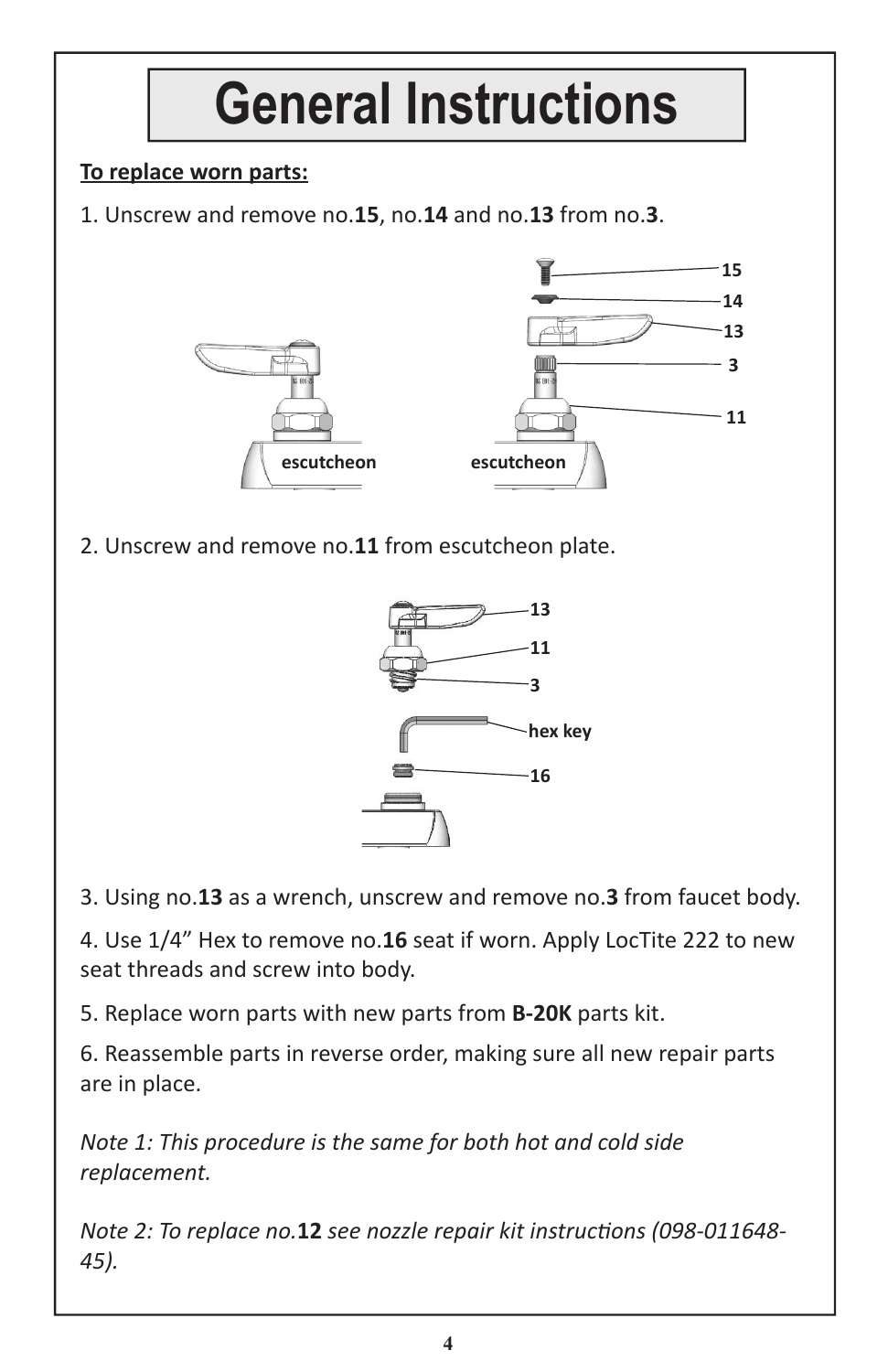## **Instrucciones Generales**

### **Para reemplazar las piezas gastadas:**

1. Desatornille y reƟ re el no. **15**, no. **14** y no. **13** del no. **3**.



2. Desatornille y retire no. 11 de la placa protectora.



3. Usando el no. **13** como llave, desatornille y reƟ re el no. **3** del cuerpo del grifo.

4. Use un hexagonal 1/4" para quitar el asiento no. **16** si está gastado. Aplique LocTite 222 en la rosca del asiento nuevo y atorníllela en el cuerpo.

5. Reemplace las partes desgastadas con el juego de partes **B-20K**.

6. Vuelva a ensamblar las piezas en el orden inverso, procurando que todas las piezas nuevas reparadas estén en su lugar.

*Nota 1: Este procedimiento es el mismo para reemplazar tanto el lado caliente como el frío.*

*Nota 2: Para reemplazar el* no. *12, vea las instrucciones en el juego de reparación de boquillas (098-011648-45).*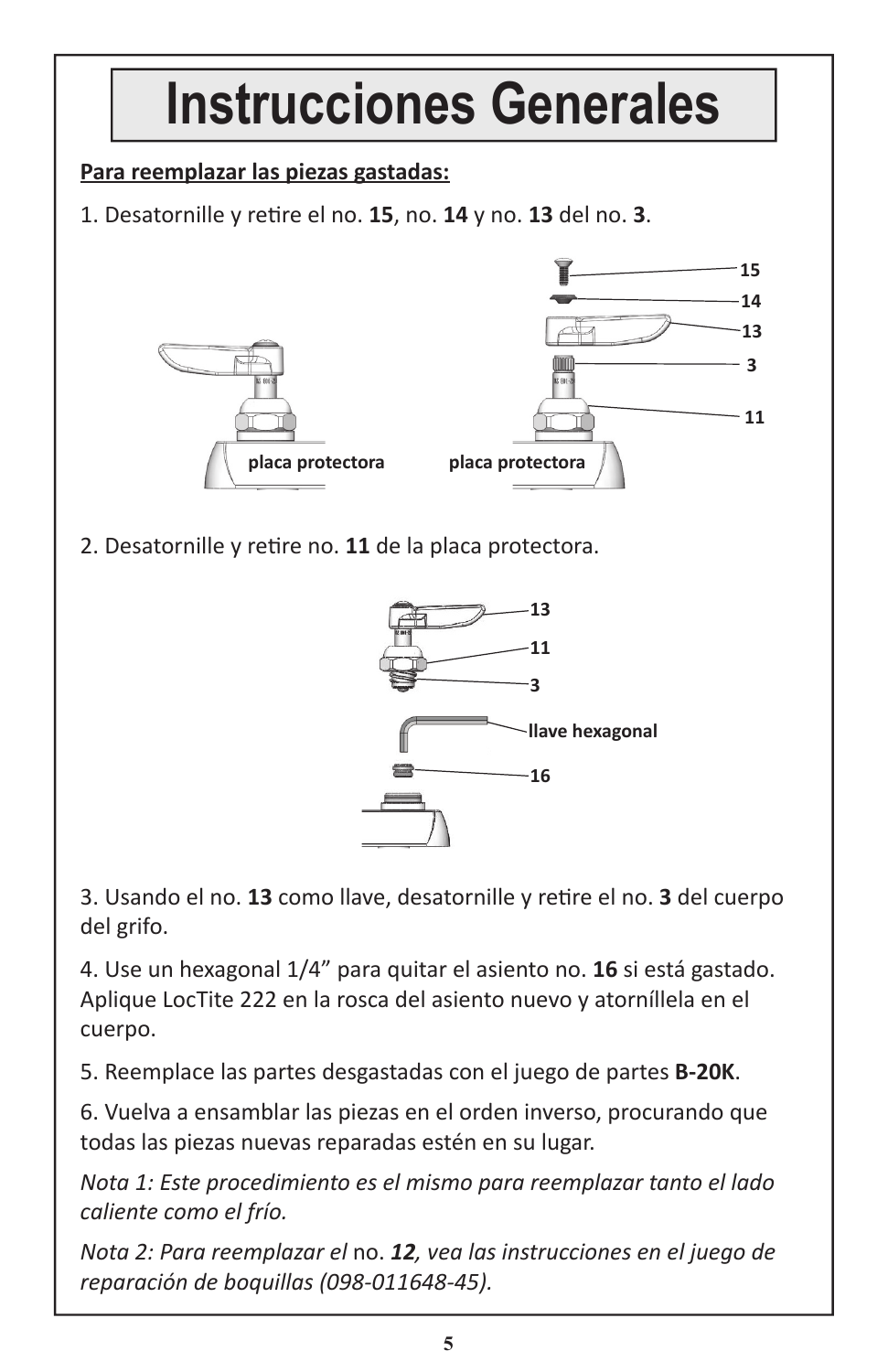

3. À l'aide du N° **13** en guise de clé. dévisser et reƟ rer le N° **3** du corps du robinet.

4. Utiliser la Hex 1/4"pour retirer le N° 16 si il est usé. Appliquer du LocTite 222 sur les nouveaux filets de sièges et visser dans le corps.

5. Remplacer les pièces usées avec des nouvelles pièces du kit **B-20K**.

6. Reconstituer les pièces dans le sens inverse, en s'assurant que toutes les nouvelles pièces réparées soient mises en place.

*Remarque 1 : CeƩ e procédure est la même pour le remplacement du côté chaud comme pour celui du côté froid.*

*Remarque 2 : Pour remplacer le N° 12 voir les instructions du kit de réparaƟ on de la buse (098-011648-45).*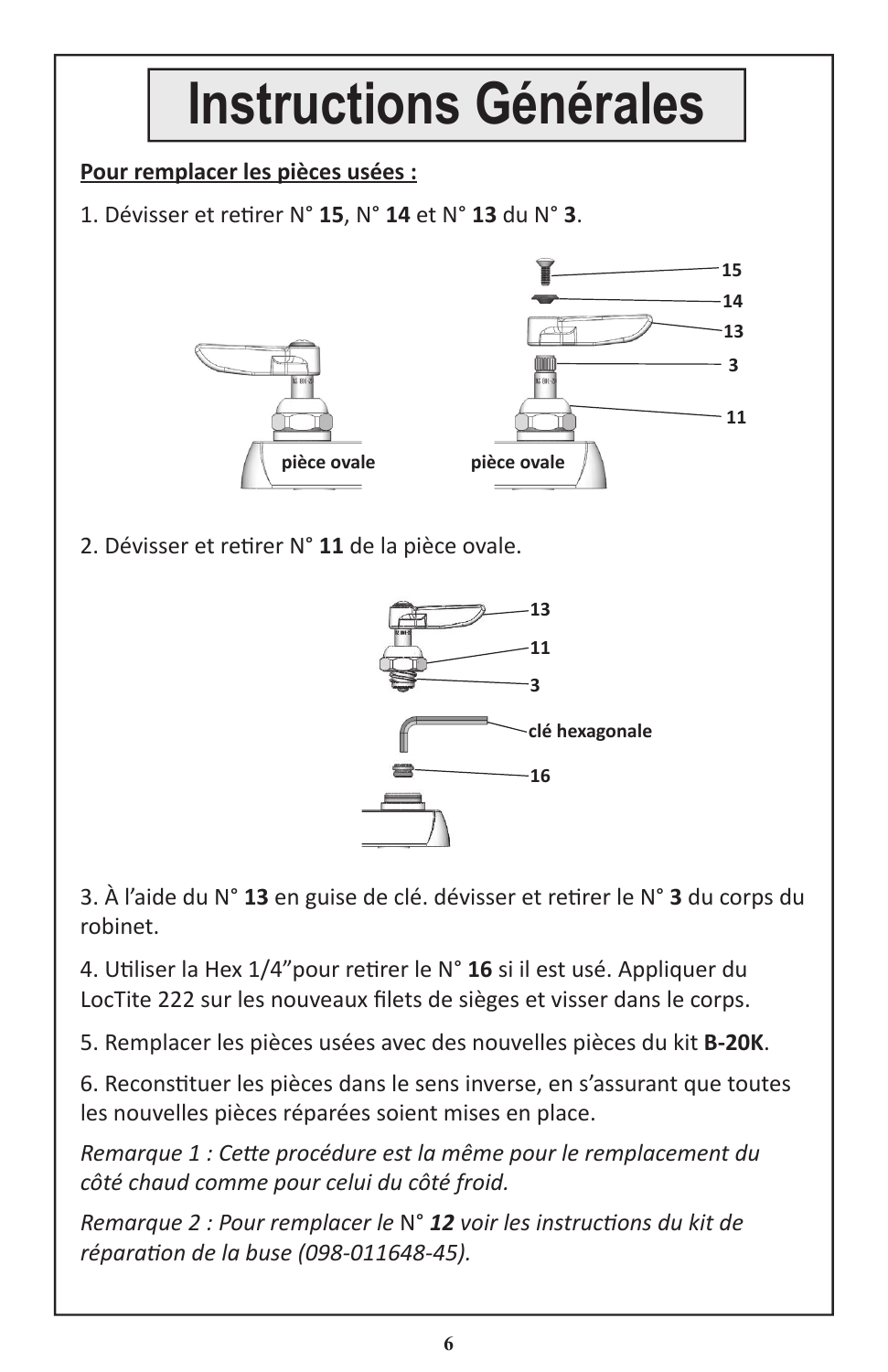### **Allgemeine Anleitungen Auswecheln abgenutzter Teile:** 1. Nr. 15, Nr. 14 und Nr. 13 abschrauben und von Nr. 3 entfernen. **15 13 3 11 14** 2. Nr. 11 abschrauben und von Trägerplatte entfernen. **TrägerplaƩ e TrägerplaƩ e 13**

**11 3 Sechskantschlüssel** $\equiv$ **16**

3. Nr. **3** abschrauben und vom Wasserhahn enƞ ernen. Dazu Nr. **13** als Schlüssel verwenden.

4. Passung (wenn verschlissen) mit einem ¼-Zoll-Sechskantschlüssel von Nr. 16 entfernen. Loctite 222 auf das neue Gewinde geben und Passung wieder aufschrauben.

5. Abgenutzte Teile durch neue Teile aus dem Einzelteilekit **B-20K** ersetzen.

6. Teile in umgekehrter Reihenfolge wieder zusammensetzen und sicherstellen, dass sich alle neuen Teile an der richtigen Stelle befinden.

*Hinweis 1: Diese SchriƩ e gelten für den Aus-/Einbau von Ersatzteilen sowohl auf der Heiß- als auch der Kaltwasserseite.*

*Hinweis 2: Eine Anleitung für den Ersatz von Nr. 12 finden Sie im Lieferumfang des Düsenreparaturkits(098-011648-45).*